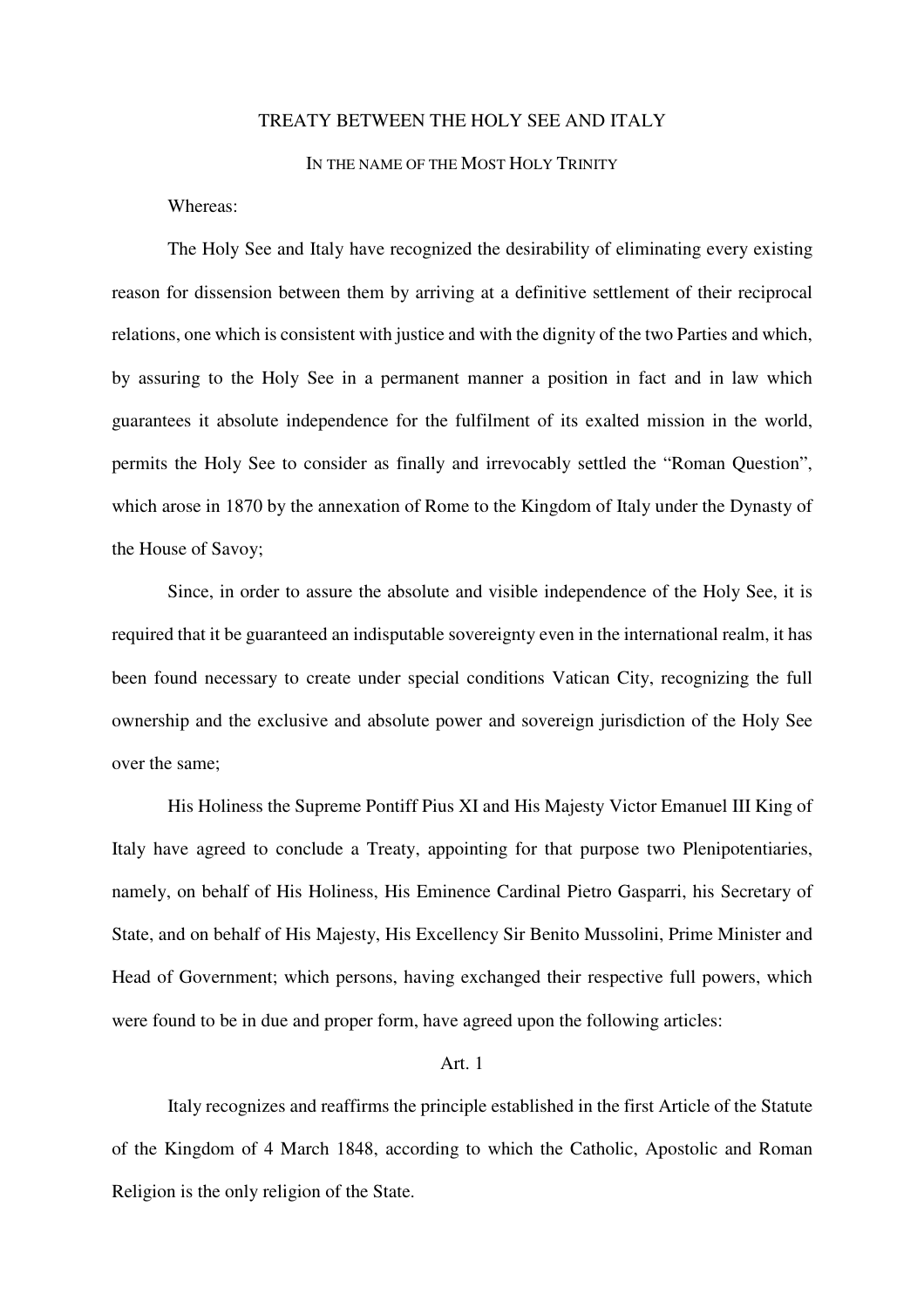#### Art. 2

 Italy recognizes the sovereignty of the Holy See in the international realm as an attribute inherent in its nature in conformity with its tradition and with the requirements of its mission to the world.

#### Art. 3

 Italy recognizes the full ownership and the exclusive and absolute power and jurisdiction of the Holy See over the Vatican as it is presently constituted, together with all its appurtenances and endowments, creating in this manner Vatican City for the special purposes and under the conditions given in this Treaty.

 The boundaries of the said City are set forth in the map which constitutes Attachment I of the present Treaty, of which it is forms an integral part.

 It remains understood that St. Peter's Square, although forming part of Vatican City, will continue to be normally open to the public and to be subject to the police power of the Italian authorities, who will stop at the foot of the steps leading to the Basilica, although the latter will continue to be used for public worship, and they will, therefore, abstain from mounting the steps and entering the said Basilica, unless they are asked to intervene by the competent authority.

 Whenever the Holy See consider it necessary, for the purpose of particular functions, to close St. Peter's Square temporarily to the free passage of the public, the Italian authorities will withdraw beyond the outer lines of Bernini's Colonnade and their extension, unless they have been asked to remain by the competent authority.

#### Art. 4

 The sovereignty and exclusive jurisdiction over Vatican City which Italy recognizes as pertaining to the Holy See means that within the same City there cannot be any interference on the part of the Italian Government and that there is no other authority there than that of the Holy See.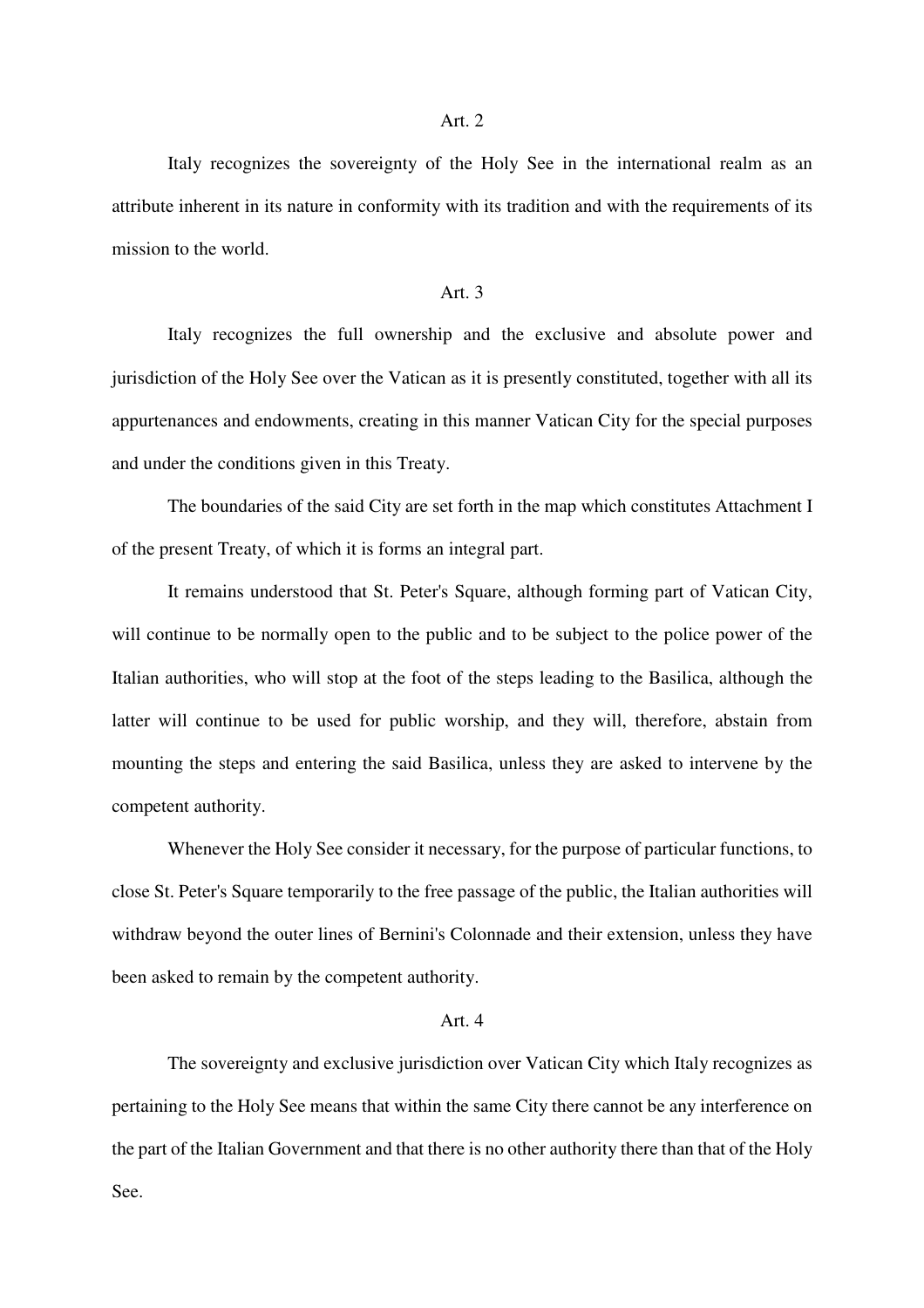#### Art. 5

 In order to put the provisions of the preceding Article into effect, before the present Treaty comes into force the Italian Government will see to it that the territory forming Vatican City is freed from every lien and from possible occupants. The Holy See will arrange to close the means of access to the City, enclosing the open parts, except St. Peter's Square.

 It is furthermore agreed that, in respect of the buildings existing there and belonging to religious institutes or entities, the Holy See will make provisions directly to regulate its relations with them, with the Italian State abstaining from any involvement.

### Art. 6

 Italy will see to it, by means of agreements made with the entities concerned, that an adequate supply of the water in its possession is fully assured to Vatican City.

 Italy will furthermore provide for connection with the State railways by constructing a railway station within Vatican City, in the location indicated on the attached map (Attachment I), and by permitting the movement of railway vehicles belonging to the Vatican on the Italian railways.

 It will further provide for the connection, even directly with other States, of the telegraph, telephone, radiotelegraph, radiotelephone, broadcasting, and postal services in Vatican City.

Finally, it will also provide for the coordination of other public services.

 All the provisions just mentioned will be made at the expense of the Italian State and within the period of one year from the entry into force of the present Treaty.

 The Holy See, at its own expense, will see to the arrangement of the existing means of access to the Vatican, and those others which it may consider necessary to open in the future.

 Agreements will be subsequently concluded between the Holy See and Italy concerning the circulation, on and over Italian territory, of land vehicles and aircraft belonging to Vatican City.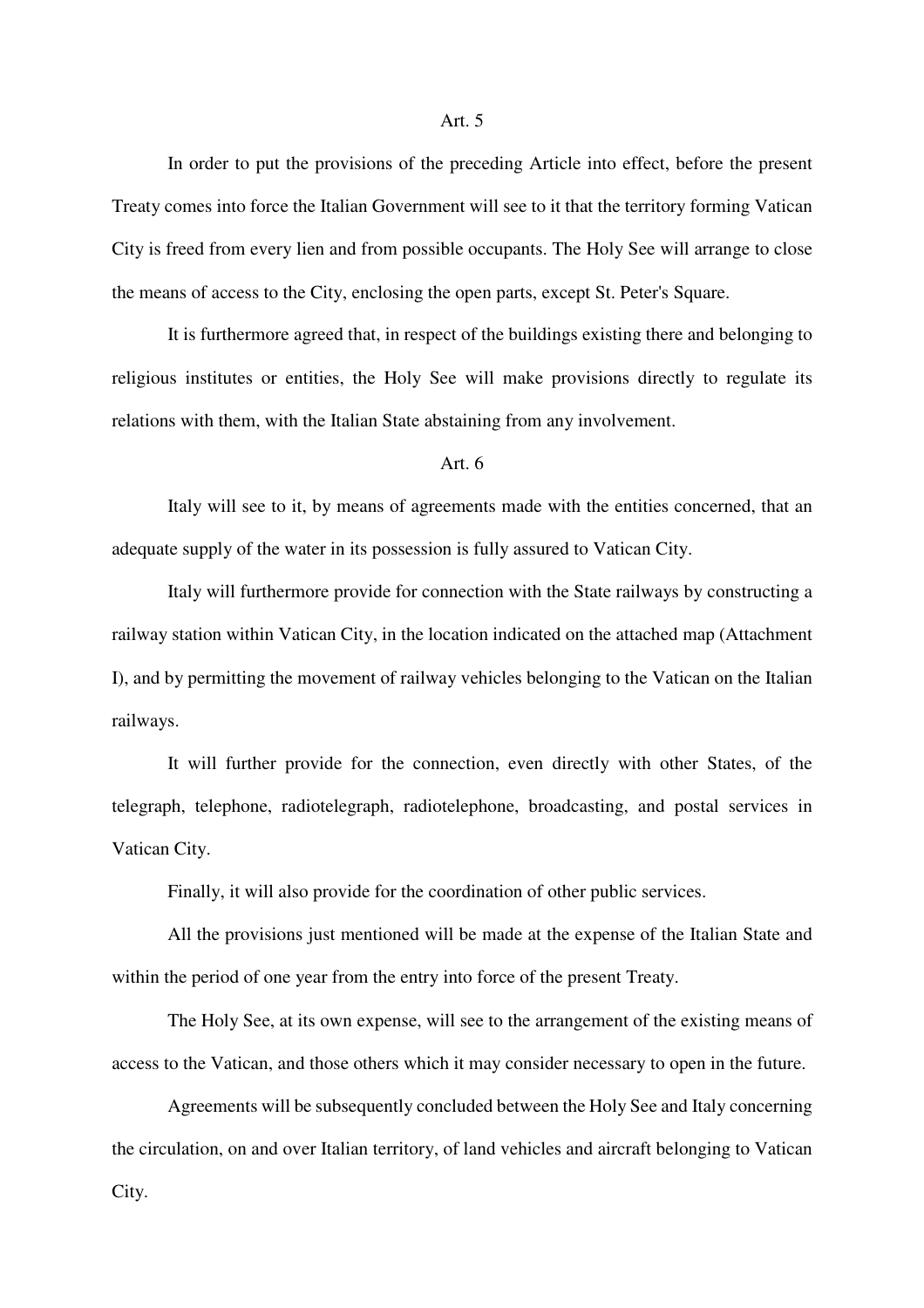The Italian Government undertakes not to permit the construction within the territory surrounding Vatican City of any new buildings which have a view into the Vatican, and for the same purpose undertakes to provide for the partial demolition of such buildings already standing, from the Porta Cavalleggeri and along the Via Aurelia and the Viale Vaticano.

 In accordance with the provisions of International Law, it is forbidden for aircraft of any kind whatsoever to fly over the territory of the Vatican.

 In Piazza Rusticucci and in the areas adjoining the Colonnade, wherever the extra-territoriality referred to in Art. 15 does not extend, any alterations of buildings or streets that could affect Vatican City will be effected by mutual agreement.

#### Art. 8

 Italy, considering the person of the Supreme Pontiff to be sacred and inviolable, declares that any attempt against his person or any incitement to commit such an attempt is punishable by the same penalties as all similar attempts and incitements to commit the same against the person of the King.

 Offences and public insults committed within Italian territory against the person of the Supreme Pontiff, whether by means of speech, deeds or writing, are punished in the same manner as offences and insults against the person of the King.

## Art. 9

 In accordance with the provisions of International Law, all persons having permanent residence within Vatican City are subject to the sovereignty of the Holy See. Such residence is not lost by reason of the mere fact of temporary residence elsewhere, unless accompanied by the loss of a dwelling place in the City itself or by other circumstances proving that such residence has been abandoned.

 On ceasing to be subject to the sovereignty of the Holy See, the persons referred to in the preceding paragraph who, according to the provisions of Italian law, independently of the

### Art. 7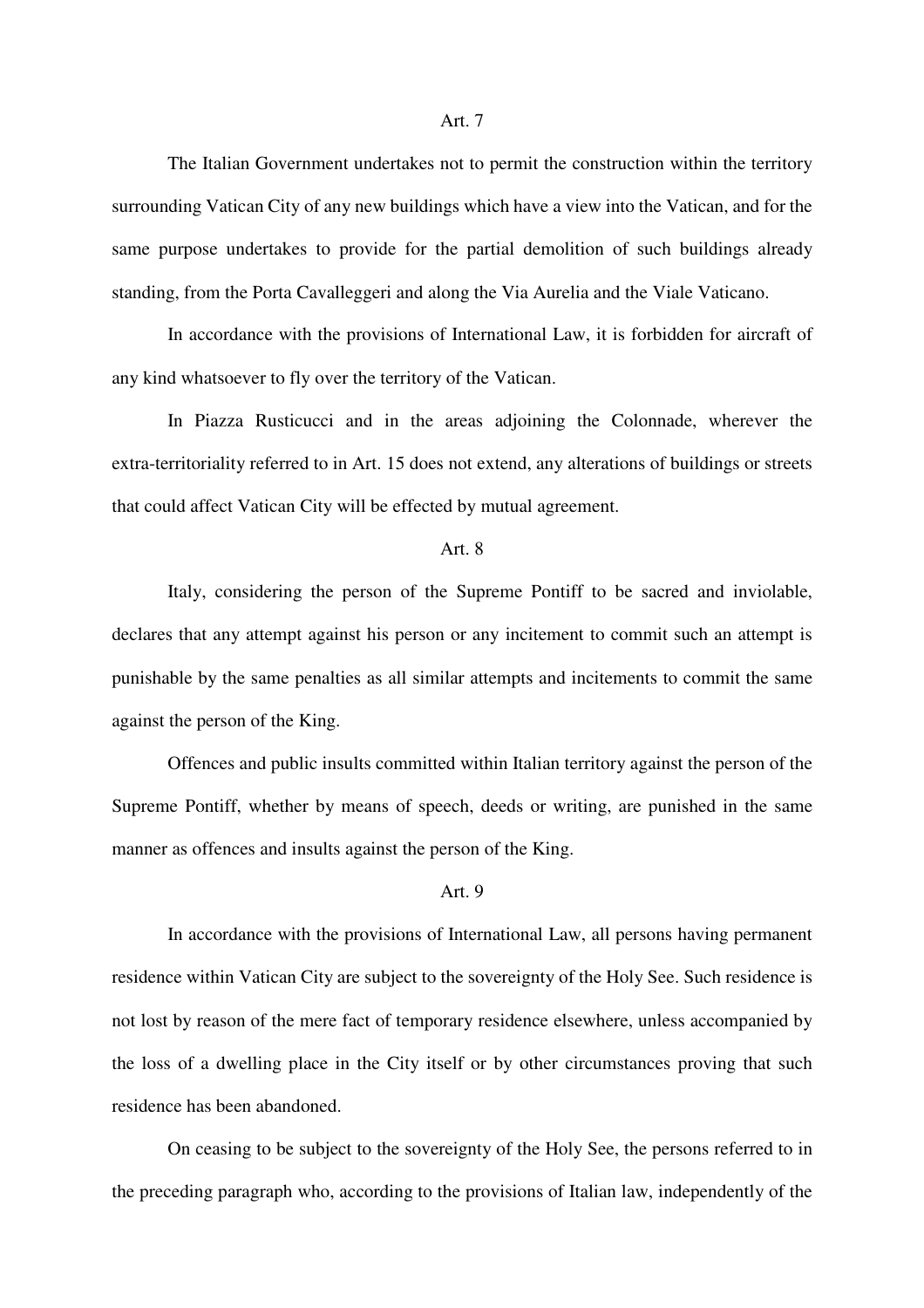factual circumstances considered above, are not to be considered as possessing another citizenship, will be regarded in Italy as certainly being Italian citizens.

 While such persons are subject to the sovereignty of the Holy See, the provisions of Italian legislation will be applicable to them within the territory of the Kingdom of Italy, even in those matters wherein personal law must be observed (when such matters are not regulated by rules issued by the Holy See) and, in the case of persons considered to possess another citizenship, the legislative provisions of the State to which they belong.

### Art. 10

 The dignitaries of the Church and the persons belonging to the Papal Court, who will be indicated in a list to be agreed upon by the Contracting Parties, will always and in every case, even when not citizens of the Vatican, be exempt, as far as Italy is concerned, from military service, jury duty, and any other obligation of a personal nature.

 This provision also applies to regular officials whose services are declared to be indispensable by the Holy See, who are permanently employed with fixed salary by the offices of the Holy See as well as the Dicasteries and Offices to be indicated in Articles 13, 14, 15, and 16, existing outside of Vatican City. The names of such officials will be set forth in another list to be agreed upon as above mentioned, and which will be brought up to date each year by the Holy See.

 Ecclesiastics who, for reasons of office, participate outside Vatican City in the issuance of enactments of the Holy See are not subject, on that account, to any hindrance, investigation, or disturbance on the part of the Italian authorities.

 Every foreign person holding an ecclesiastical office in Rome enjoys the personal guarantees belonging to Italian citizens in virtue of the laws of the Kingdom.

### Art. 11

 The central entities of the Catholic Church are exempt from any interference on the part of the Italian State (except as provided by Italian law in regard to acquisitions made by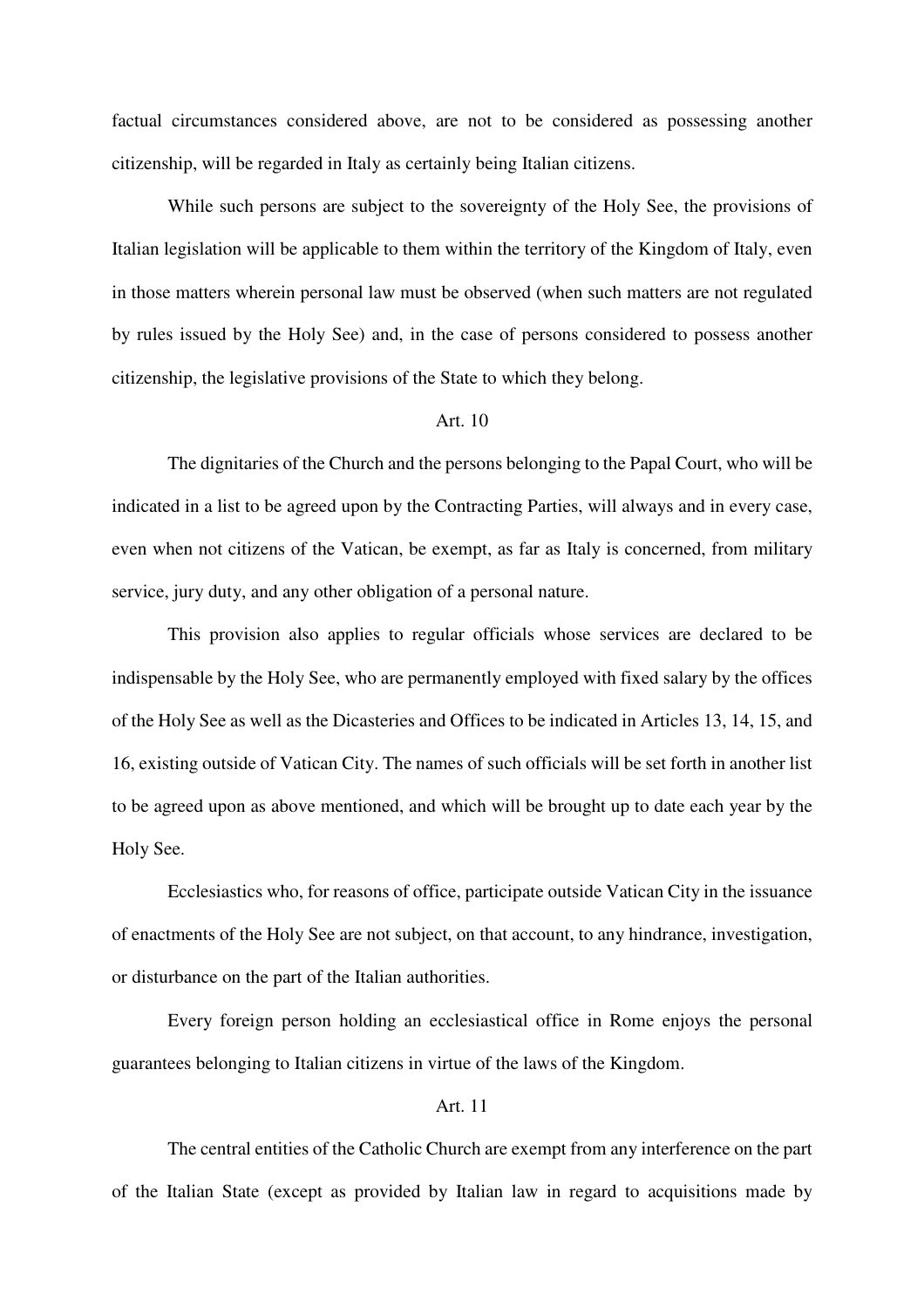corporate persons) and from conversion with regard to real estate.

## Art. 12

 Italy recognizes the right of the Holy See to active and passive Legation, according to the general rules of International Law.

 Envoys of foreign Governments to the Holy See continue to enjoy, within the Kingdom, all the prerogatives and immunities enjoyed by diplomatic agents under International Law, and their headquarters may continue to remain within Italian territory enjoying the immunities due them under International Law, even if their States do not have diplomatic relations with Italy.

 It is understood that Italy commits itself to leave free always and in every case the correspondence from all States, including belligerents, to the Holy See and vice versa, as well as to allow free access to the Apostolic See by Bishops from all over the world.

 The Contracting Parties commit themselves to establish normal diplomatic relations between them, by means the accreditation of an Italian Ambassador to the Holy See and of a Papal Nuncio to Italy, who will be the Dean of the Diplomatic Corps, in accordance with the customary right recognized by the Congress of Vienna by the Act of 9 June 1815.

 In consequence of the sovereignty hereby recognized and without prejudice to the provisions established by Article 19 hereafter, the diplomats of the Holy See and the diplomatic couriers dispatched in the name of the Supreme Pontiff enjoy within Italian territory, even in time of war, the same treatment as that enjoyed by diplomatic personages and official couriers of other foreign Governments, according to the provisions of International Law.

#### Art. 13

 Italy recognizes the full ownership of the Holy See over the patriarchal Basilicas of St. John Lateran, Saint Mary Major and St. Paul, with their annexed buildings (Attachment II, 1, 2 and 3).

 The State transfers to the Holy See the free management and administration of said Basilica of St. Paul and its attached Monastery, also paying over to the Holy See the sum of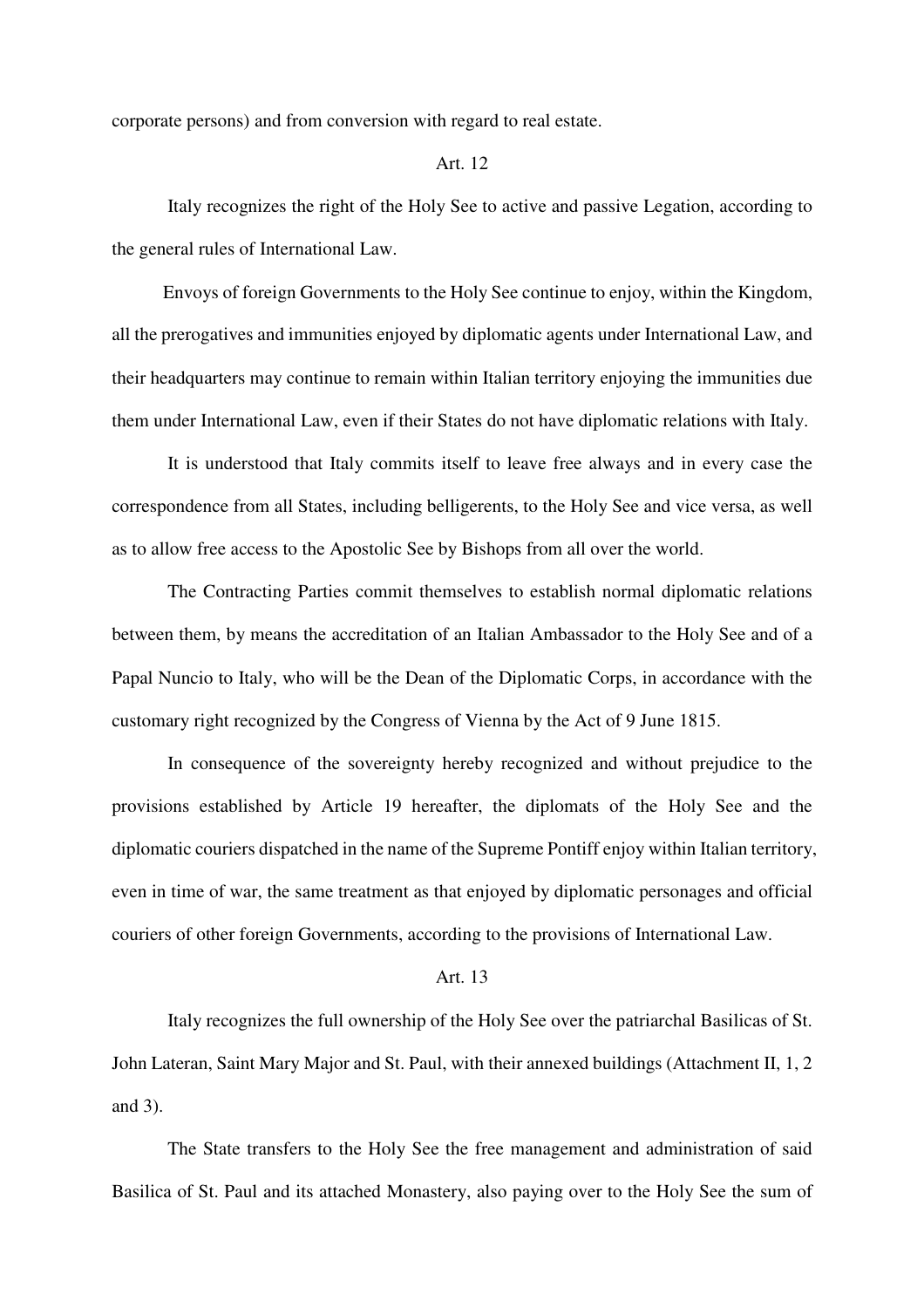capital corresponding to the sums set aside annually for that Basilica in the budget of the Ministry of Education.

 It is likewise understood that the Holy See is the free owner of its dependent building of San Callisto, adjoining Santa Maria in Trastevere (Attachment II, 9).

### Art. 14

 Italy recognizes the full ownership by the Holy See of the Papal Palace of Castel Gandolfo, together with all endowments, appurtenances, and dependencies thereof (Attachment II, 4), which are now already in the possession of the Holy See, and Italy also obliges itself to hand over to the Holy See, within six months after the coming into force of the present Treaty, Villa Barberini in Castel Gandolfo, together with all endowments, appurtenances, and dependencies thereof (Attachment II, 5).

 In order to consolidate the ownership of the real estate situated on the northern side of the Janiculum Hill belonging to the Sacred Congregation of Propaganda Fide and other ecclesiastical institutions, and facing the Vatican Palaces, the State commits itself to transfer to the Holy See or other bodies indicated by it, all real estate belonging to the State or to third parties existing in said area. The properties belonging to said Congregation and other institutions and those to be transferred are marked on the attached map (Attachment II, 12).

 Finally, Italy transfers to the Holy See, in full and free ownership, the former conventual buildings in Rome attached to the Basilica of the Twelve Holy Apostles and to the churches of San Andrea della Valle and San Carlo ai Catinari, with all annexes and dependencies thereof (Attachment III, 3, 4 and 5), and will hand them over, free of all occupants, within one year after the entry into force of the present Treaty.

## Art. 15

 The properties indicated in Article 13 hereof and the first and second paragraphs of Article 14, as well as the Palaces of the Dataria, of the Cancelleria, and of Propaganda Fide in Piazza di Spagna, the Palace of the Holy Office with its annexes, that of the Convertendi (now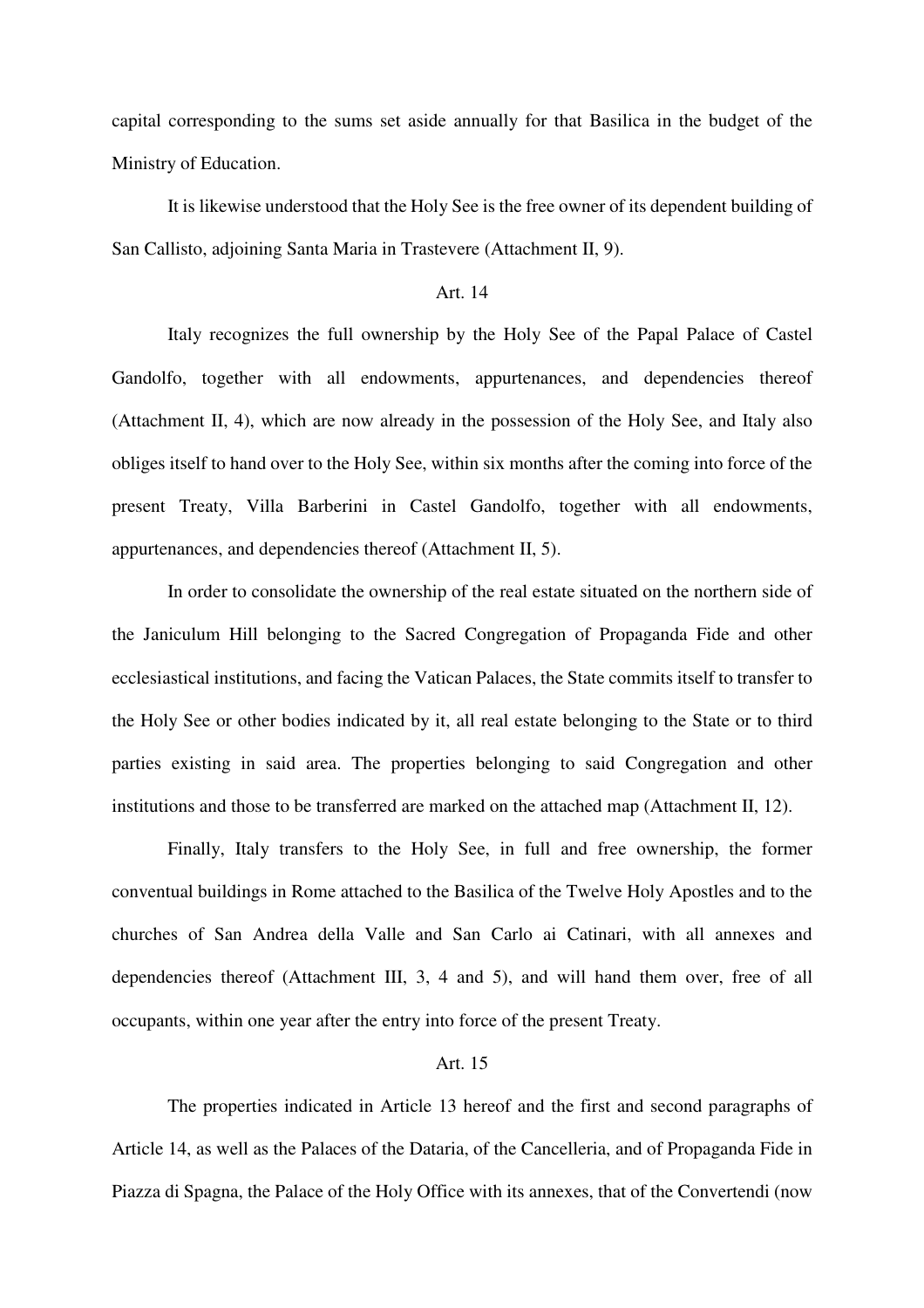the Congregation for the Eastern Church) in Piazza Scossacavalli, the Palace of the Vicariate, and the other edifices in which the Holy See will in the future desire to locate others of its Dicasteries, even if such edifices form part of the territory of the Italian State, will enjoy the immunities granted by International Law to the headquarters of the diplomatic agents of foreign States.

 The same immunities apply also with regard to other churches (even if situated outside Rome) during such time in which, without such churches being open to the public, religious ceremonies are celebrated in them with the participation of the Supreme Pontiff.

## Art. 16

 The buildings mentioned in the three preceding Articles, as well as those used as headquarters of the following Pontifical institutions: the Gregorian University, the Biblical, Oriental, and Archaeological Institutes, the Russian Seminary, the Lombard College, the two Palaces of St. Apollinaris, and the Clergy Retreat House of Sts. John and Paul (Attachment III, 1, 1*bis*, 2, 6, 7, 8), will never be subject to liens or to expropriation for reasons of public utility, save by previous agreement with the Holy See, and will be exempt from taxes, whether ordinary or extraordinary, whether payable to the State or to any other body whatsoever.

 It is possible for the Holy See to give all the buildings above mentioned or referred to in the three preceding Articles the arrangement it deems fit, without need of the authorization or consent of the Italian governmental, provincial, or communal authorities, which authorities can in this regard rely safely on the noble artistic traditions which the Catholic Church possesses.

#### Art. 17

 As from 1 January 1929, compensation of whatsoever nature payable by the Holy See, by other central bodies of the Catholic Church and by bodies administered directly by the Holy See even outside of Rome, to dignitaries, employees and paid workers, even temporary ones, will be exempt within Italian territory from any tax whether payable to the State or to any other body.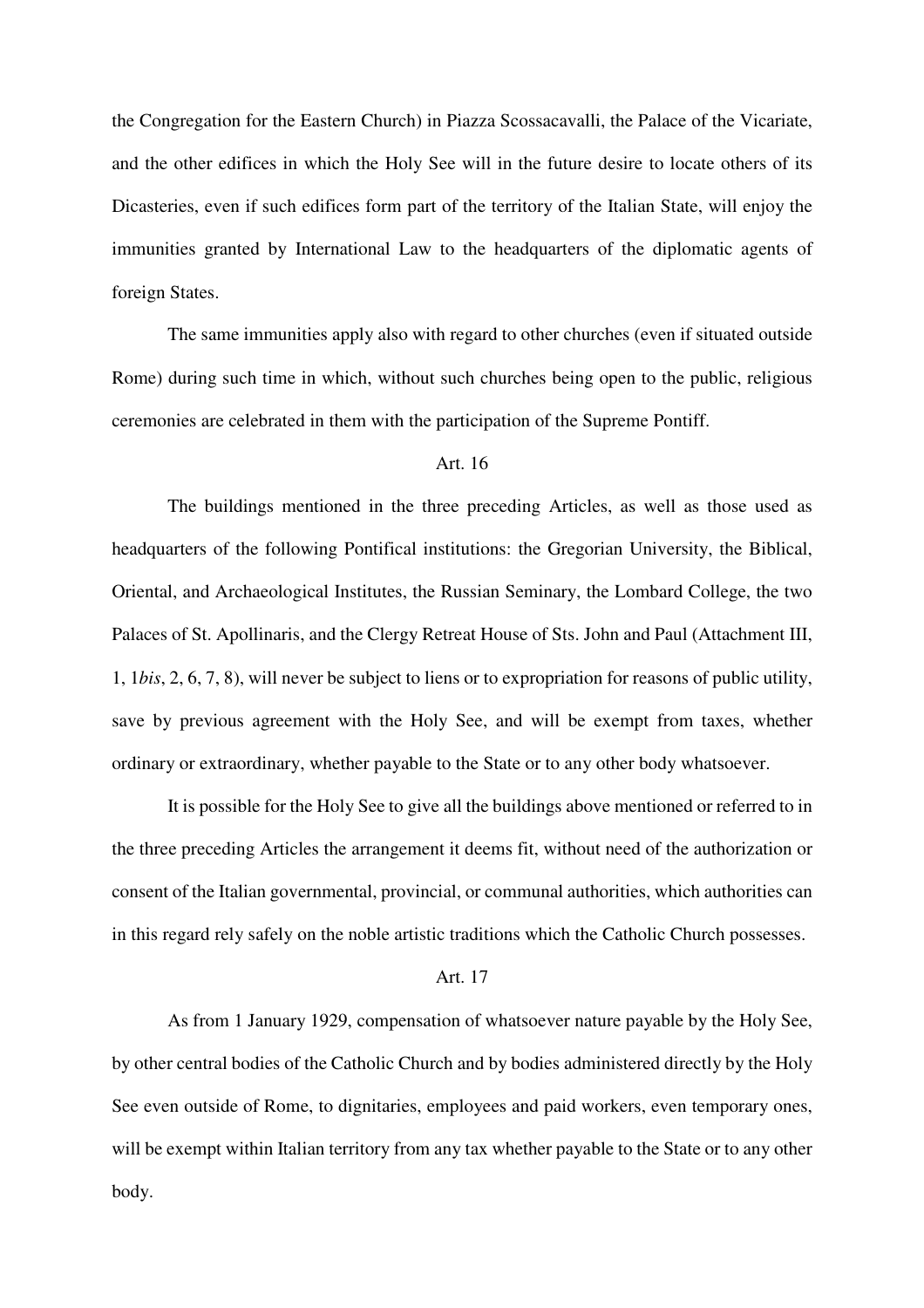#### Art. 18

 The treasures of art and science existing within Vatican City and the Lateran Palace will remain open to scholars and visitors, reserving to the Holy See full liberty to regulate the access of the public.

#### Art. 19

 Diplomats and envoys of the Holy See, diplomats and envoys of foreign Governments accredited to the Holy See, and dignitaries of the Church arriving from abroad and travelling to Vatican City, holding passports of their States of origin, furnished with the visa of the Papal representative abroad, will be able to have access to Vatican City through Italian territory without any other formality. The same applies for the above-mentioned persons who, holding a regular pontifical passport, will travel to Vatican City from abroad.

## Art.  $20$

 Goods arriving from abroad and destined for Vatican City or destined for institutions or offices of the Holy See outside its boundaries, will always be admitted from any point of the Italian frontier and in any seaport of the Kingdom for transit through Italian territory, with full exemption from customs fees and duty.

#### Art. 21

 All Cardinals enjoy in Italy the honours due to Princes of the Blood. Those Cardinals who reside in Rome outside Vatican City are, for all effects, citizens thereof.

 During the vacancy of the Holy See, Italy shall make special arrangements to see that nothing impedes the free transit and access of Cardinals through Italian territory to the Vatican, and shall provide that no impediment or limitation is placed on their personal liberty.

 Italy shall also see that within its territory surrounding Vatican City no acts are committed which could possibly disturb the meetings of the Conclave.

 The same provisions also apply for Conclaves held outside of Vatican City and for Councils presided over by the Supreme Pontiff or his Legates, also with regard to all Bishops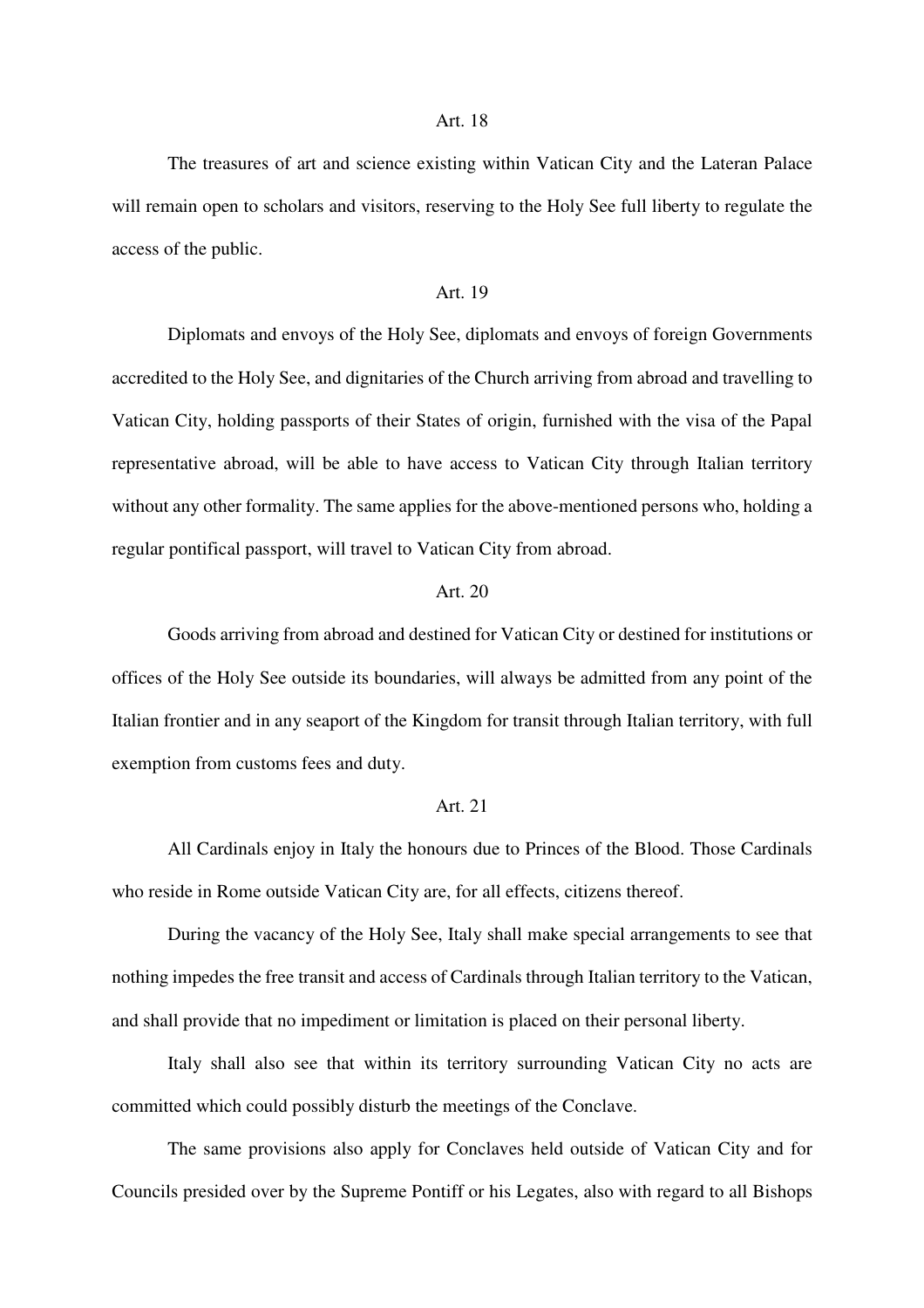summoned to attend them.

### Art. 22

 At the request of the Holy See, or by its delegation which may be given in individuals cases or permanently, Italy will provide within its territory for the punishment of crimes committed within Vatican City, except when the author of the crime will have taken refuge in Italian territory, in which event he will be certainly prosecuted according to the provisions of Italian laws.

 The Holy See will hand over to the Italian State persons who may have taken refuge within Vatican City and who have been accused of acts, committed within Italian territory, which are considered to be criminal by the laws of both States.

 The same provisions will apply in regard to persons accused of crimes who may have taken refuge within the buildings declared to be immune in Art. 15 hereof, unless the persons in charge of such buildings prefer to invite the Italian police agents to enter them in order to arrest such persons.

#### Art. 23

 The regulations of International Law will apply for the execution, within the Kingdom, of sentences pronounced by the Courts of Vatican City.

 On the other hand, all sentences and measures emanating from ecclesiastical authorities and officially communicated to the civil authorities, concerning ecclesiastical or religious persons and concerning spiritual or disciplinary matters, will without exception have full legal force in Italy, also with all civil effects.

## Art. 24

 In regard to the sovereignty appertaining to it also in the international realm, the Holy See declares that it desires to remain and will remain outside of any temporal rivalries between other States and the international congresses called to settle such matters, unless the contending parties make a mutual appeal to its mission of peace; it reserves to itself in any case the right to